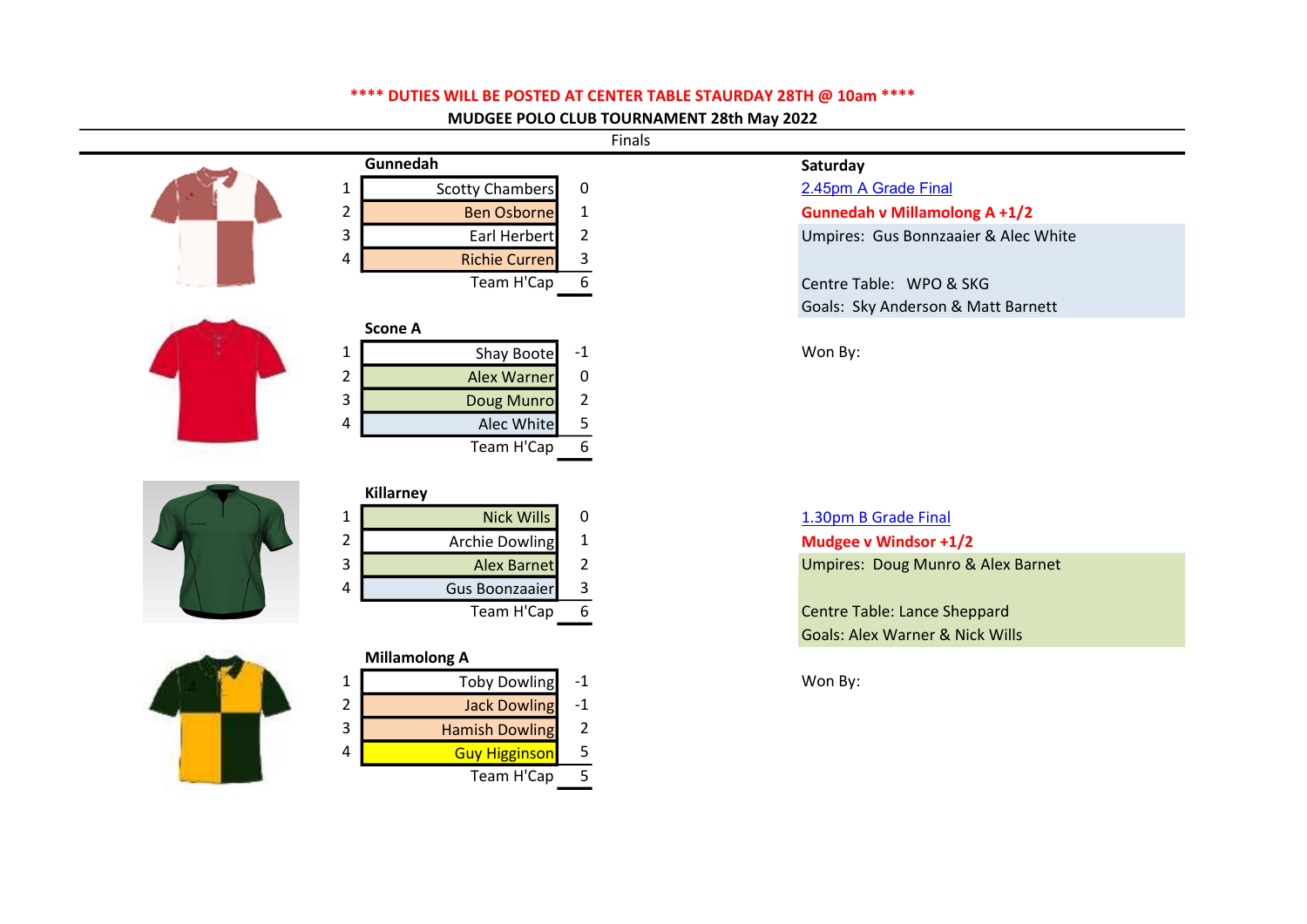## \*\*\*\* DUTIES WILL BE POSTED AT CENTER TABLE STAURDAY 28TH @ 10am \*\*\*\*

Subsdiary Finals



|   | <b>Mudgee</b>         |      | Saturday                                |
|---|-----------------------|------|-----------------------------------------|
| 1 | Sky Anderson          | $-2$ | 11.45am A Grade Subsidiary              |
| 2 | Scott Kennedy-Green   | 0    | <b>Scone A v Killarney</b>              |
| 3 | <b>Angus Campbell</b> |      | Umpires: Guy Higginson & A              |
| 4 | Andrew Williams       | 3    |                                         |
|   | Team H'Cap            |      | <b>Centre Table: Harry Head</b>         |
|   |                       |      | <b>Goals: Holly Gavin &amp; Jess Ta</b> |
|   | <b>Millamolong B</b>  |      |                                         |
|   |                       |      | $\cdots$                                |





| 1 | <b>Holly Gavin</b> | -1 | Won By: |
|---|--------------------|----|---------|
| 2 | Winston Bradley    | 0  |         |
| 3 | <b>Harry Head</b>  |    |         |
| 4 | Gus Boonzaaier     |    |         |
|   | Team H'Cap         |    |         |
|   |                    |    |         |
|   | Scone B            |    |         |

|                | Lance Sheppard     | 0    | 10.30am B Grade Subsidiary         |
|----------------|--------------------|------|------------------------------------|
|                | <b>Jess Tanner</b> |      | <b>Scone B v Millamolong B</b>     |
| 3              | Ollie Archibald    | $-2$ | Umpires: Richie Curren & A         |
| $\overline{4}$ | Alec White         |      |                                    |
|                | Team H'Cap         |      | <b>Centre Table: Hamish Dowlin</b> |

# Windsor 1 Paul Cutcliff -1 Won By: 2 Matt Barnett -2 3 Andrew Geddie 2 4 **Adam Meally** 2 Team H'Cap 1

|   | <b>Mudgee</b>         |      | Saturday                                        |
|---|-----------------------|------|-------------------------------------------------|
|   | Sky Anderson          | $-2$ | 11.45am A Grade Subsidiary                      |
| 2 | Scott Kennedy-Green   | 0    | <b>Scone A v Killarney</b>                      |
| 3 | <b>Angus Campbell</b> |      | <b>Umpires: Guy Higginson &amp; Adam Meally</b> |
| 4 | Andrew Williams       | 3    |                                                 |
|   | Team H'Cap            |      | <b>Centre Table: Harry Head</b>                 |
|   |                       |      | <b>Goals: Holly Gavin &amp; Jess Tanner</b>     |
|   | Millamolong R         |      |                                                 |

3 Ollie Archibald -2 Umpires: Richie Curren & Angus Campbell

Exam How Centre Table: Hamish Dowling Goals: Jack Dowling & Ben Osbourne